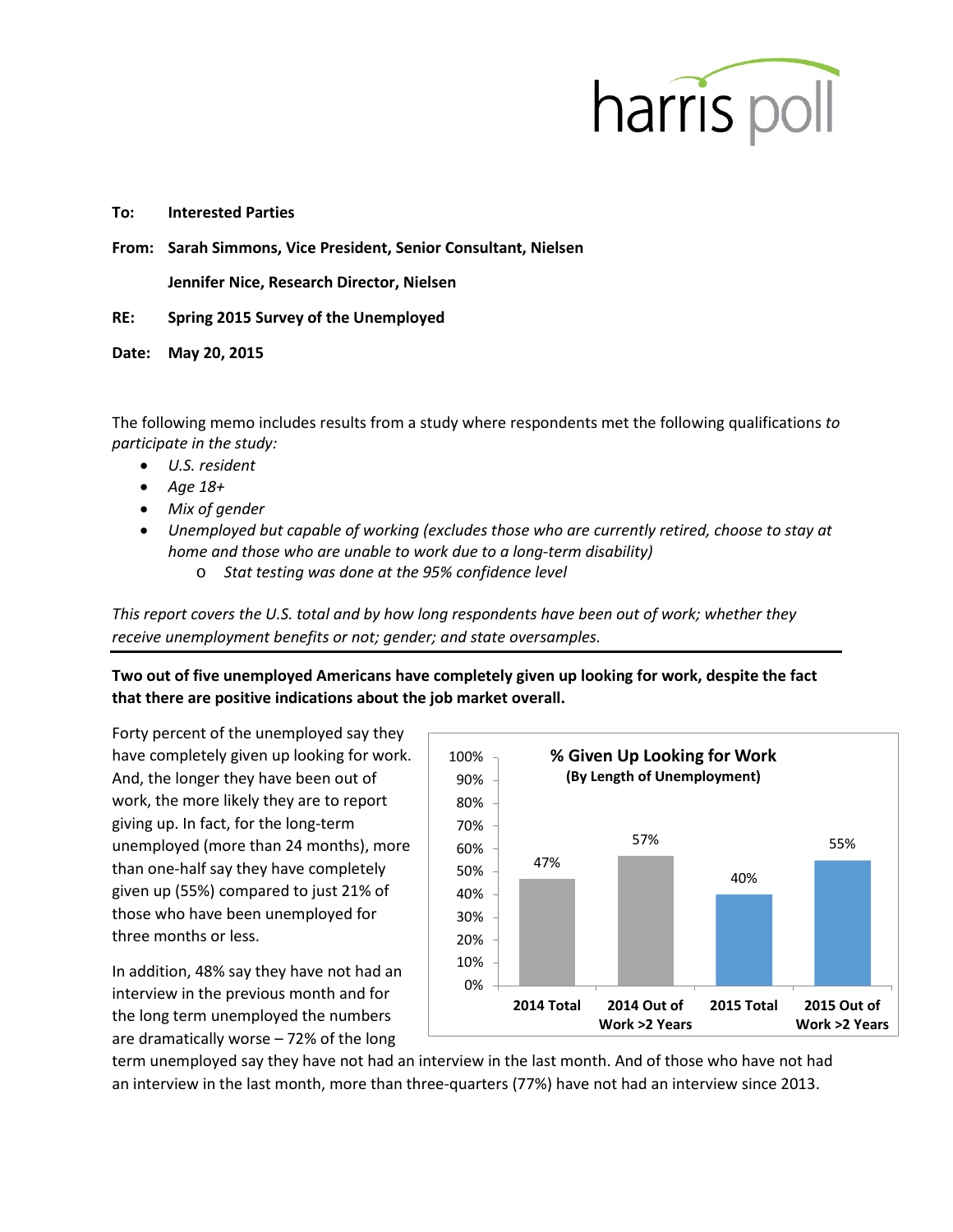

Despite these negative indications, there are some bright spots that would indicate an improvement in the overall market. In 2015, more of the unemployed report that they quit their last job and fewer reported that they were laid off than in the 2014 survey of the unemployed. In 2015, 28% say they were laid off, compared to 36% in 2014. In addition, 19% say they quit their job in 2015, compared to 15% in 2014.

**The ranks of the long-term unemployed are growing–and this population is struggling. The long-term unemployed are defined as those who have been out of work more than two years. They are older, less hopeful and unwilling take a less than ideal job and spending less time each week on their job search.** 

The mean age of those who have been unemployed for two years or more is 41.5 years, compared to between 35 and 37 years old for those who have been unemployed for less than one year. Additionally, 39% say being "too old" is holding them back in their job search (compared to one-quarter or less for those unemployed one year or less).

They are also less hopeful – nearly one-third say they are not at all hopeful they will find a job soon (compared to less than two out of five of the more recently unemployed). One out of five of the longterm unemployed do not think they will find a job in the next six months (compared to 3% of those who have been out of work for less than three months), and nearly one-third of the long-term unemployed do not feel confident they will find work in a reasonable amount of time (compared to 5% of those recently unemployed).

Despite the fact that one-half of the long-term unemployed report a willingness to take whatever position is available, there is a significant portion of this population who are not willing to take available positions: 25% report an unwillingness to accept a job below their most recent pay level (25% disagree with the statement "I'm willing to accept a job below my most recent pay level," compared to 15% of those recently unemployed).They are also less likely to accept contract or freelance positions – 26% disagree that they would take a contract or freelance position, compared to 15% of those who have been recently unemployed. Significantly more of the long-term unemployed report that they will only accept a job they really want to do (43% compared to just 31% of the more recently unemployed).

Not surprisingly, they are more likely to agree they find it hard to keep their effort level high in their job search (81% of the long-term unemployed compared to just 71% of the recently unemployed).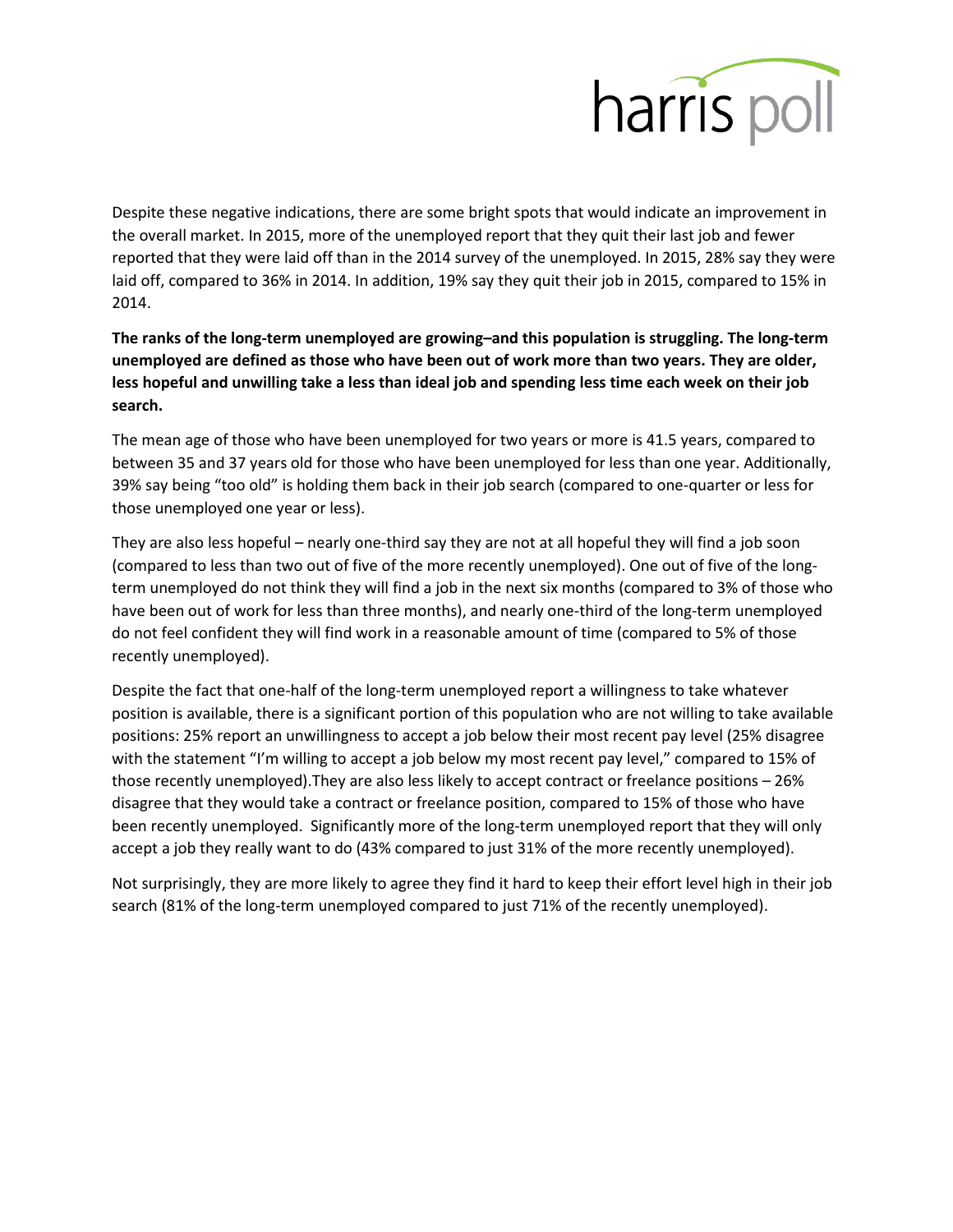

All of these factors may contribute to the number of hours they are putting into their job search – the longterm unemployed report spending an average of 8.6 hours looking for work in the last week (vs. nearly 16 hours for those unemployed for two years or less and nearly 13 hours for those unemployed one year or less) and nearly one-third say they spent zero hours looking for work last week. This is well below the mean of 18.5 for the



most recently unemployed. And, their time allocation reveals more time researching and applying but significantly less time following up on opportunities and interviewing, the activities that might suggest some success in their search.

They are also unwilling to relocate. Fifty-two percent say they are not willing to relocate to another city or town, compared to about one-third for those who have been unemployed for less than one year.

And, in very practical terms a lower percentage of the long-term unemployed are participating in their job search by doing traditional activities including: visiting/research online job boards, visiting prospective companies' web sites, posting resumes online, going to job/career fairs, vising professional networking web sites or working with a temporary staffing agency.

The very real outcome for many of these long-term unemployed respondents is virtually no interviews – 87% report their last interview was in the fourth quarter of 2013 or sometime before that.

## **The long-term unemployed have a skills gap–a factor that is likely undermining their search.**

While 84% of the long-term unemployed agree they feel like they know how to go about finding a job, this is 10-points lower than the recently unemployed (95% agree they know how to go about finding a job). The majority of the long-term unemployed also do not feel like they have the resources to look for a job (53% compared to just 39% of those who are recently unemployed). One-half of the long-term unemployed say they expected their job search to be difficult, but that it has been more difficult than they expected.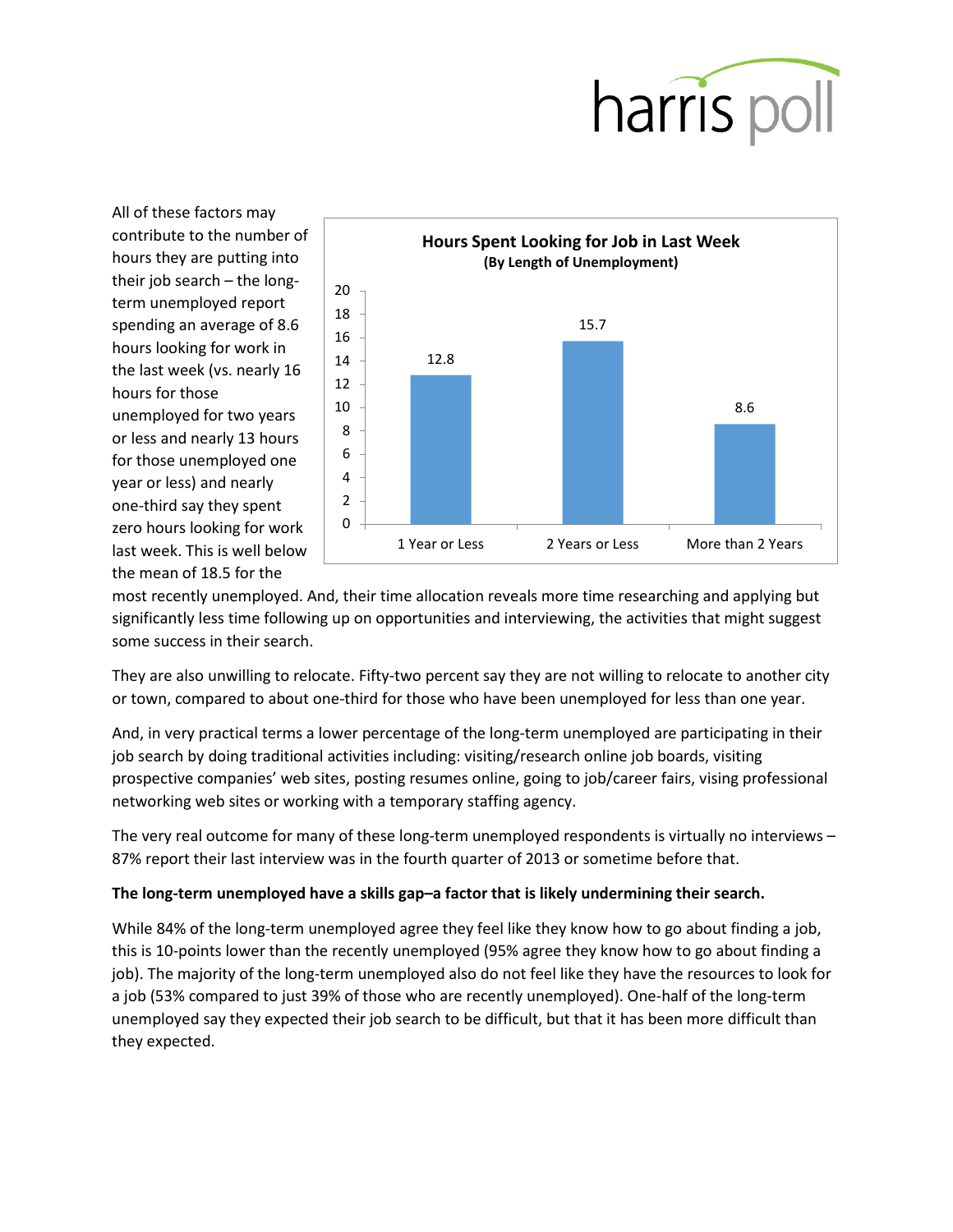

And, our research suggests they have a significant gap in the skills they report having, compared to what they believe employers are looking for. They are less likely than those who have been out of work two years or less to say they have the following skills that matter to employers. They are especially less likely to say they have leadership skills, complex problem solving skills, time management skills, collaboration skills, verbal and analytical skills, people management skills, stress management, critical thinking skills and written communication. They did not rate themselves higher on any skill set than those who had been unemployed for less than one year.

Despite this skills gap, there seems to be virtually no difference in education levels between the long term unemployed and those have been unemployed for less than one year – the groups are statistically identical. In addition, the long term unemployed are no more likely to report planning to go back to school or currently being in school. However, they are more likely to have already gone back to school – 11% say they have already gone back to school.





**differences in their upbringing, they are less likely to report learning some work values from their parents.**